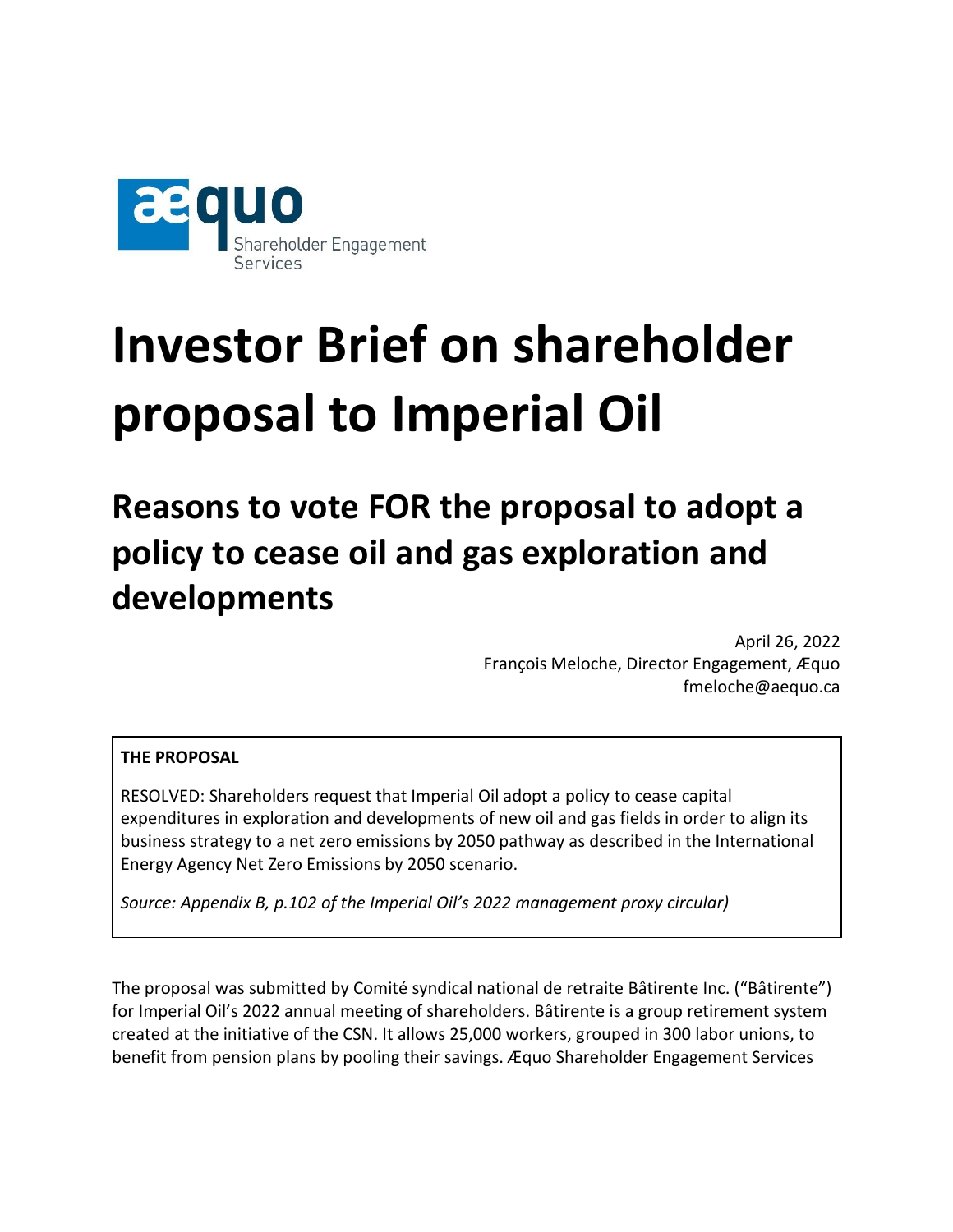supported Bâtirente in drafting, filing and discussing this proposal with company representatives.

To our knowledge, this is the first time this proposal is being submitted to Imperial Oil's (IMO) shareholders. The proposal proponent engaged in a dialogue with Imperial Oil to assess the possibility of withdrawing the proposal before publication of management's proxy circular but commitments by management were insufficient to allow for withdrawal.

# **Strategic and market risks**

The International Energy Agency (IEA)'s flagship report, the World Energy Outlook 2021, provides three global scenarios for how the energy sector could evolve over the next decades. Among these scenarios, the IEA provides a Net Zero Emissions by 2050 scenario (NZE), which sets out a narrow but achievable pathway for the global energy sector to achieve net zero  $CO<sub>2</sub>$ emissions by 2050. In the IEA's NZE, the share of fossil fuels in the world mix drops from around its current 80% to just over 20% in 2050. Crucially, "**The rapid drop in oil and natural gas demand in the NZE means that no fossil fuel exploration is required and no new oil and natural gas fields are required beyond those that have already been approved for development.**" However, the IEA specifies that "continued investment in existing producing oil fields are needed." (IEA, Sectoral pathways to net-zero emissions by 2050).

The IEA does not provide a definition for "fields". We can assume that existing producing fields such as those found in the Athabasca oil sands deposit would not be considered a "new field". Therefore, adopting a policy as requested by the proposal would not affect infill drilling and well work at IMO's Cold Lake in situ and Kearl mining operations. However, assessments of undeveloped, mineable oil sands acreage in the region would likely fall outside of the NZE as would the Aspen SAGD project as it has not yet received a final investment decision.

Capital expenditures specifically earmarked for exploration activities would likely fall outside the NZE despite being a small fraction of overall investments by IMO (32 million \$ in exploration expenses in 2021, up from 13 in 2020 and down from 47 in 2019).

- IMO holds a 25 percent interest in two exploration licences in the Beaufort Sea. Although the the Federal Government declared Arctic waters off limits to new offshore oil and gas licences in 2016, it will be reviewing this in 2023.
- IMO holds discovery licence acreage in the Mackenzie Delta and Beaufort Sea areas. (source: IMO 2021 10-K)

In light of the possible (and desirable) NZE scenario, continuing to invest in exploration and development of greenfield projects would increase the risk of stranded assets. In NZE, oil demand would fall enough to make any such investment a surplus to requirements of the scenario and could result in companies struggling "to return the capital invested" (IEA, WEO 2021).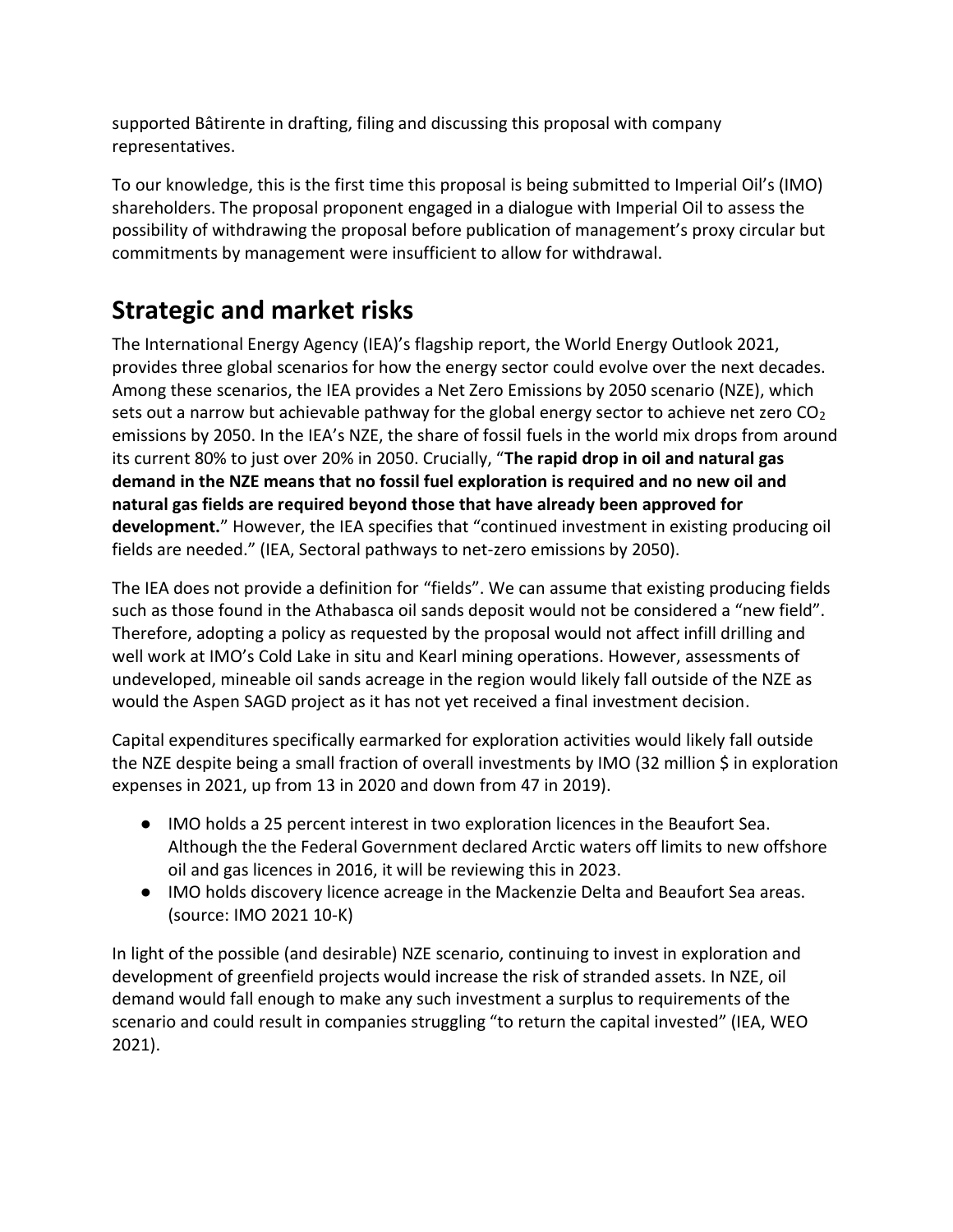Adopting a policy aimed at aligning capex to the NZE, as is recommended by the proposal proponent, is therefore not contradictory to pursuing "responsible exploration and development" as espoused by the board in its response. The board would have to define the scope of the policy in light of the IEA NZE scenario and could determine that drilling of new wells and expansion of existing fields is not precluded. Such a policy would not be a fundamental shift from its current path but would provide IMO investors with a reasonable level of assurance that IMO is pursuing a prudent strategy in light of the uncertainty around future demand.

### **Reputational and competitive risks**

As the impacts of climate change increase, governments and investors are aligning with the net zero agenda and will likely become averse to supporting developments of new oil and gas fields. Nations that have adopted, in some form or another, bans on new oil and gas exploration and production include Denmark, France, Spain and Ireland.

Ceasing oil and gas exploration has entered the public discourse on climate change as illustrated by the following statements.

"Countries should also end all new fossil fuel exploration and production, and shift fossil fuel subsidies into renewable energy." "Investing in new fossil fuel infrastructure is moral and economic madness, (...). Such investments will soon be stranded assets, a blot on the landscape and a blight on investment portfolios." - António Guterres, UN Secretary-General [https://www.eenews.net/articles/ipcc-report-oil-renewables-and](https://www.eenews.net/articles/ipcc-report-oil-renewables-and-stranded-assets/)[stranded-assets/](https://www.eenews.net/articles/ipcc-report-oil-renewables-and-stranded-assets/)

"If governments are serious about the climate crisis, there can be no new investments in oil, gas and coal, from now – from this year." - Fatih Birol, Executive Director, IEA [https://www.theguardian.com/environment/2021/may/18/no-new-investment-in](https://www.theguardian.com/environment/2021/may/18/no-new-investment-in-fossil-fuels-demands-top-energy-economist)[fossil-fuels-demands-top-energy-economist](https://www.theguardian.com/environment/2021/may/18/no-new-investment-in-fossil-fuels-demands-top-energy-economist)

Despite having set short and mid-term targets for reducing greenhouse gas intensity of its operations, IMO's transition plan does not currently include targets to reduce scope 3 emissions (those emissions by end-users). Some peers such as Shell, Equinor, Repsol and Occidental have set such scope 3 targets, which would presumably have the effect of winding down exploration and development over time. Canadian peers such as Suncor and Cenovus have set absolute reduction targets which would also indicate they favor limiting exploration.

Investors will increasingly reward oil and gas companies that set long term GHG reductions goals, including scope 3 emissions. The Climate Action 100+ initiative is the world's largest investor collaboration with over 700 investors, overseeing in excess of \$68 trillion in assets under management. Scope 3 reduction targets is one of the key indicators companies are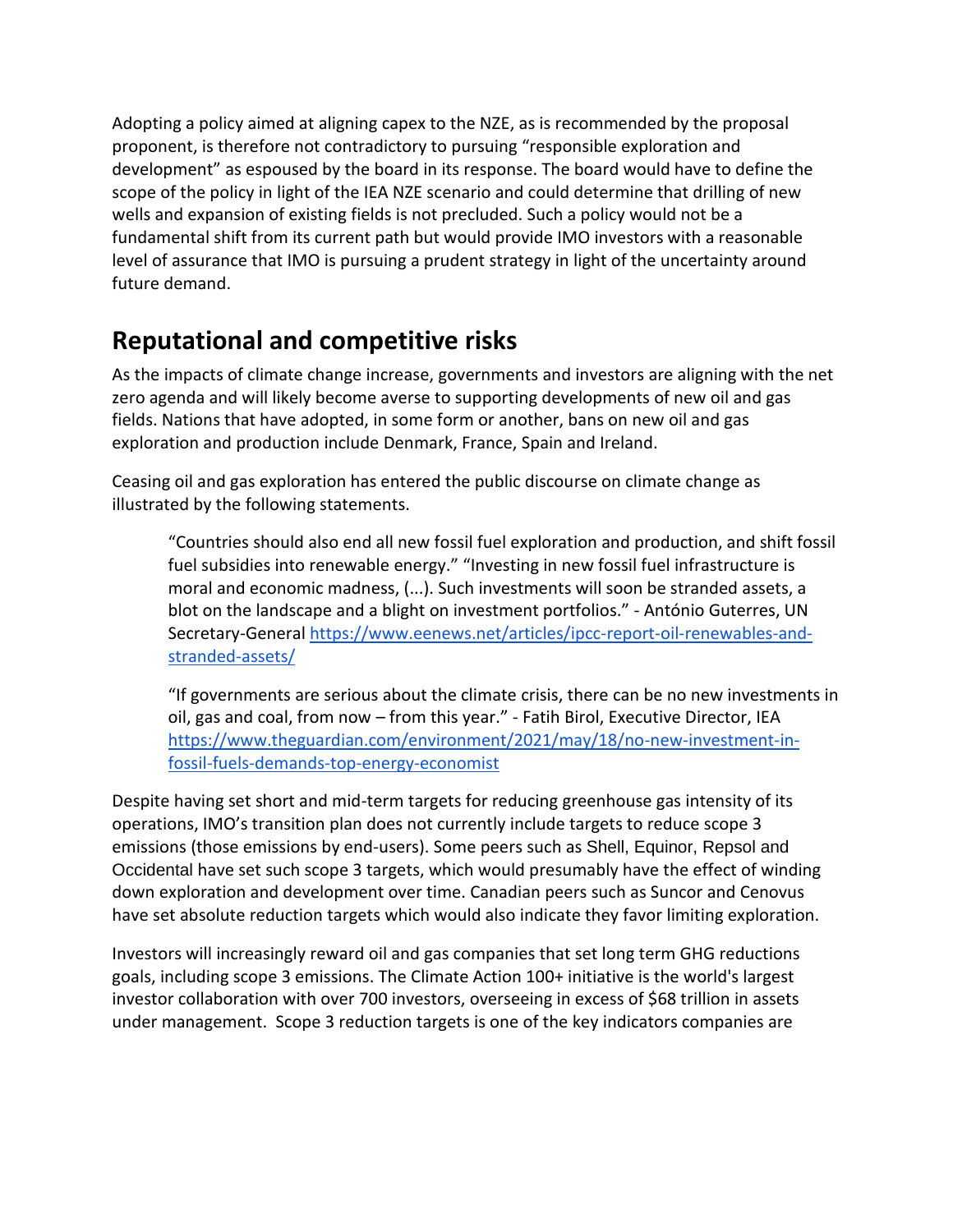measured against by CA100+.<sup>1</sup> Although the benchmark does not specify how companies should achieve reductions, we believe that such scope 3 targets for oil and gas companies should include the notion of limiting the growth of reserves that can only be produced decades in the future. By not sending any signal that it is considering such limits, IMO's transition plan is at risk of being looked at less favorably by investors and governments. Moreover, it may also increase competitive risk from those oil and gas companies that have chosen to limit exploration and reallocate those capex to low carbon energy production, thus to the diversification of their exposure and risks.

Banks are also coming to view oil and gas transition plans as including a winding down of exploration and development of new fields. [ING,](https://www.ing.com/Newsroom/News/ING-steps-up-renewable-energy-efforts-and-restricts-financing-of-new-oil-gas-fields.htm) [KBC,](https://newsroom.kbc.com/as-part-of-its-fight-against-climate-change-kbc-will-no-longer-provide-credit-advice-or-insurance-to-new-oil-and-gas-fields) [Nordea](https://www.nordea.com/en/doc/nordea-sector-guideline-fossil-fuel-2021-09.pdf) and [Unicredit](https://www.unicreditgroup.eu/content/dam/unicreditgroup-eu/documents/en/sustainability/our-vision-of-a-sustainable-bank/policies-and-guidelines/Oil-and-gas-policy(1).pdf) have announced their intention to cease financing oil and gas exploration and expansion of reserves. In Canada, CIBC has committed to work with its oil and gas clients to reduce their scope 3 emissions which, as we can reasonably expect, should lead to slowing the growth of new reserves. CIBC, BMO, Scotiabank and TD have all announced targets to reduce the financed emissions of their oil and gas lending portfolios. These include scope 3 emissions, which we can also understand to mean driving oil and gas clients to diversify to low carbon products and slowing or ceasing exploration and development of new fields.

Another driver for ceasing exploration and development of new fields is the opportunity cost of not investing in climate-solutions. Former Bank of England governor and prominent global finance adviser Mark Carney [labelled t](https://www.un.org/en/climatechange/mark-carney-investing-net-zero-climate-solutions-creates-value-and-rewards)he transition to net-zero as "the greatest commercial opportunity of our time."

# **Regulatory Risks**

According to the Pembina Institute, "Despite reductions in emissions intensity per barrel, overall, Canadian crude oil remains some of the most carbon intensive in the world." Oil and gas is Canada's largest emitting sector, accounting for 26% of greenhouse gas (GHG) emissions in 2019. Between 2005 and 2019, oil and gas emissions grew by 20%, while emissions in other sectors were declining. In its *Decarbonizing Canada's oil and gas supply* report, the Pembina Institute calculated that the oil and gas industry could align to Canada's reduction target and achieve a 45% reduction by 2030 from 2005 levels. This would involve reducing methane leakages, electrification of engines and compressors, capturing and storing  $CO<sub>2</sub>$  and, importantly, not extending the end-of-life of facilities such as Suncor's base mine. One take away from this study is that one of the key options to reduce emissions is to limit growth

<sup>&</sup>lt;sup>1</sup> The Climate Action 100+ Net Zero Company Benchmark was developed in 2020 through collaboration and feedback with nearly 50 investor signatories, experts from investor networks at AIGCC, Ceres, IIGCC, IGCC and PRI, leading research and data organizations, and other corporate stakeholders to establish assessment indicators that are robust, fair, and applicable to regional markets and across sectors. For more detail on the on the indicators, data sources and company assessment methodologies, go to: <https://www.climateaction100.org/progress/net-zero-company-benchmark/>